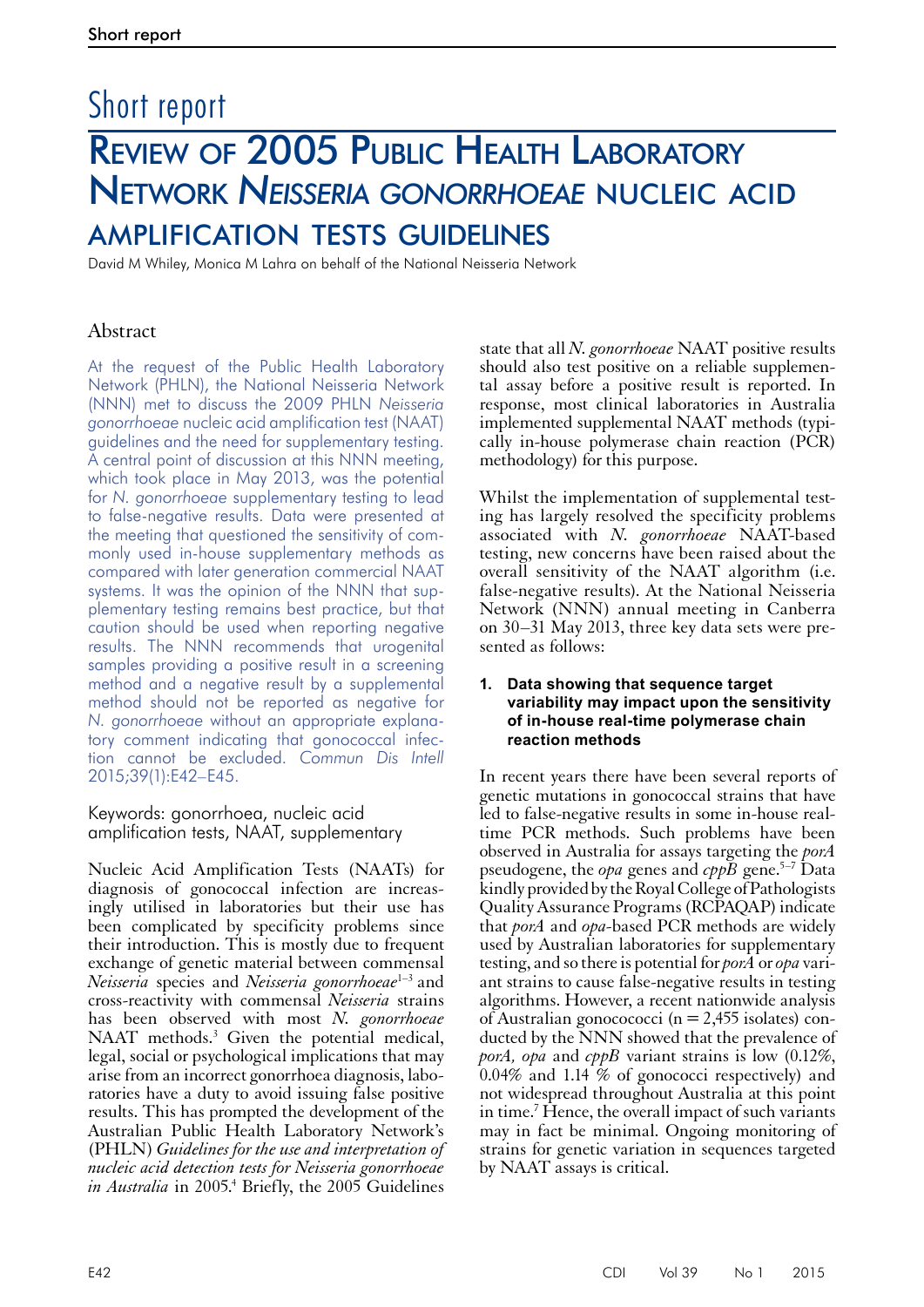#### **2. Data showing that supplementary testing may lead to false-negative results for 'low load' samples**

Data kindly provided by the RCPAQAP indicate that it is not uncommon for laboratories to correctly detect *N. gonorrhoeae* nucleic acid in a quality assurance program sample by a screening NAAT method, but then fail to detect *N. gonorrhoeae* in the same sample by a supplementary NAAT method. Such discrepancies are typically observed for samples that provide the highest cycle threshold (Ct) values in the screening methods (where such data are available), suggesting that the issue relates to low DNA loads. It should be noted that RCPAQAP does occasionally deliberately select gonococcal strains that are known to lack certain sequence targets (e.g. *porA* pseudogene variants) to use in their panels, and that this does explain some of the RCPAQAP discrepancies. However, for this point we are primarily concerned with RCPAQAP samples that are known to contain gonococcal nucleic acids, for which there are no known sequence target issues, yet provide positive results in screening methods and negative results in supplementary methods. For example, for one 2013 sample there were 11 laboratories that obtained a positive result by a commercial screening method and that also separately reported the individual results for their supplementary methods; of these, 6 laboratories obtained negative results in the supplementary tests.

Unpublished data from NNN laboratories also show that up to 5% of urogential samples and 20% of pharyngeal samples positive by a later generation NAAT, are not detected by a supplemental assay. Examples of these data are provided in Tables 1 and 2; samples are from The Canberra Hospital  $(n=369)$  and The Prince of Wales Hospital  $(n=1,174)$  where in-house real-time PCR (targeting the gonococcal *opa* genes and/or *porA* pseudogene) were used to confirm samples testing positive by the Roche 4800 NG PCR Assay. Further data were shown indicating that the majority of samples that are 'screen positive/supplementary negative' typically provide the highest Ct values in the screening methods, again suggesting low DNA loads are involved. For example, a subset of samples  $(n=427)$  from The Prince of Wales Hospital sample set showed that 'screen positive/supplementary negative' samples  $(n=98)$ provided an average Ct value of 38.3 cycles by the Roche 4800 NG PCR, whereas those that were positive by supplementary PCR  $(n=329)$  samples) provided an average Ct value of 32.2 cycles.

| Table 1: Results of supplementary testing of samples providing positive results by the Roche 4800<br>NG PCR Assay, The Canberra Hospital, 2011 to 2013 |  |  |  |
|--------------------------------------------------------------------------------------------------------------------------------------------------------|--|--|--|
|                                                                                                                                                        |  |  |  |

|                    | Roche 4800 Neisseria<br>gonorrhoeae positive | Supplementary PCR (porA pseudogene) |                 |                              |  |
|--------------------|----------------------------------------------|-------------------------------------|-----------------|------------------------------|--|
| <b>Sample site</b> |                                              | <b>Positive</b>                     | <b>Negative</b> | <b>Confirmation rate (%)</b> |  |
| Urogenital         | 152                                          | 146                                 | 6               | 96.1                         |  |
| Rectal             | 106                                          | 95                                  | 11              | 89.6                         |  |
| Throat             | 110                                          | 88                                  | 22              | 80.0                         |  |
| Eye                |                                              |                                     |                 | 100.0                        |  |

PCR Polymerase chain reaction

## **Table 2: Results of supplementary testing of samples providing positive results by the Roche 4800 NG PCR Assay, The Prince of Wales Hospital, 2011 to 2013**

| <b>Sample site</b> | Roche 4800 Neisseria<br>gonorrhoeae positive | Supplementary PCR (opa genes and porA pseudogene) |                 |                              |  |
|--------------------|----------------------------------------------|---------------------------------------------------|-----------------|------------------------------|--|
|                    |                                              | <b>Positive</b>                                   | <b>Negative</b> | <b>Confirmation rate (%)</b> |  |
| Urogenital         | 245                                          | 234                                               | 11              | 95.5                         |  |
| Rectal             | 601                                          | 562                                               | 39              | 93.5                         |  |
| Throat             | 325                                          | 276                                               | 49              | 84.9                         |  |
| Eye                | 3                                            |                                                   |                 | 66.6                         |  |

PCR Polymerase chain reaction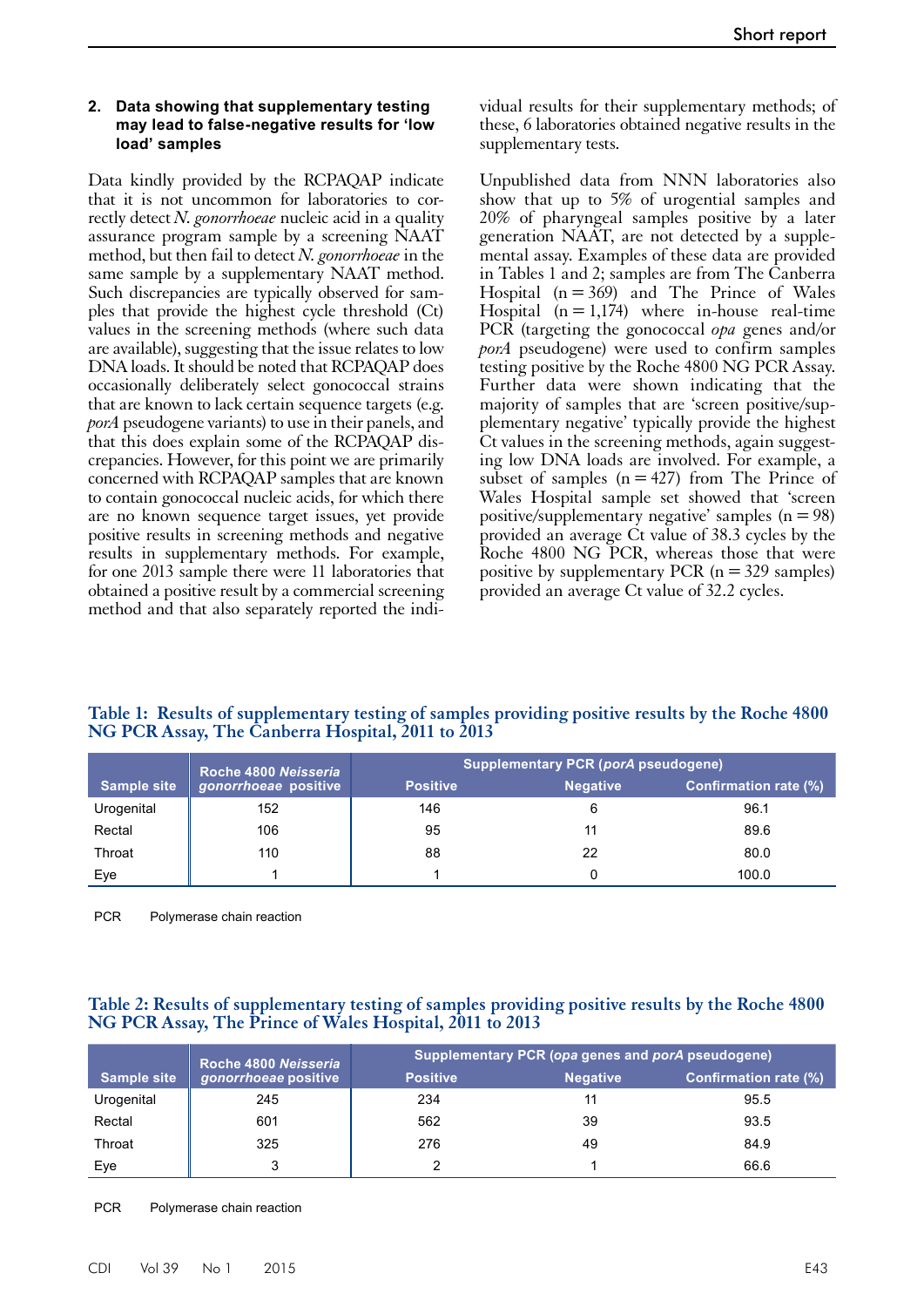## 3. **Data showing later generation commercial**  *Neisseria gonorrhoeae* **nucleic acid amplification tests methods are more specific**

Published data by Tabrizi et al.<sup>8</sup> and others indicate that later generation *N. gonorrhoeae* NAAT methods have substantially less cross-reactivity with non-gonococcal *Neisseria* species compared with earlier generation methods. It was however noted that cross-reactions were still possible, as evidenced by recent studies.<sup>9,10</sup>

The above data are highly suggestive that true gonococcal infections (particularly those with low bacterial load) are providing positive results in a screening method but negative results upon supplemental testing. Whilst sampling issues at low load leading to 'hit and miss' results are a wellrecognised limitation of NAAT technology, this is not of primary concern. The key issue here is how such results are being interpreted and reported. The NNN discussions revealed that different laboratories handle such results in different ways; including:

- a.) issuing the results as negative i.e. *gonococcal infection not detected;*
- b.) issuing the results as *equivocal* or *indeterminate;*
- c.) reporting both the screening and supplementary results; or
- d.) a, b or c but with a comment discussing the discrepancy.

At the Canberra NNN meeting there was consid- erable discussion over how these issues should be addressed. These discussions included debate over whether the 2005 *N. gonorrhoeae* NAAT PHLN guidelines remain relevant, particularly in light of recent improvements in the specificity of the com- mercial systems. It was also highlighted that the Australian guidelines are amongst the most strin- gent in the world and that other regions (e.g. *United Kingdom National Guideline for Gonorrhoea Testing 2012*11), only recommend the use of supplementary testing for extra-genital samples (frequented by commensal *Neisseria* species, being the key source of *N. gonorrhoeae* NAAT cross-reaction) and not urogenital samples. The consensus opinion of the NNN was that (1) the PHLN guidelines remain best practice for *N. gonorrhoeae* NAAT testing, and that (2) the requirement for supplementary testing should not be relaxed, even for urogenital samples.

It was also the opinion of the NNN that gonococcal infection cannot be excluded for urogenital samples that provide positive results in a later generation *N. gonorrhoeae* NAAT method, but negative results upon supplementary testing. In

the light of escalating rates of gonorrhoea infection in Australia and elsewhere, combined with concerns over emerging antimicrobial resistance, it is the opinion of the NNN that laboratories should err on the side of caution when issuing such results for urogenital samples. In such instances a laboratory should not issue a negative result in the absence of an appropriate explanatory comment. While the precise wording of the comment may be determined by the respective laboratory, at a minimum the comment should indicate that *N. gonorrhoeae* infection cannot be excluded and that re-collection should be considered where warranted. At the NNN meeting there was no consensus as to whether discrepant results should be issued as 'negative' or 'indeterminate'; however the US Centers for Disease Control and Prevention<sup>12</sup> suggests that an interpretation of 'inconclusive', 'equivocal', or 'indeterminate' would be most appropriate. Again, this may depend on local requirements.

Furthermore, the above also highlights that some laboratories may need to change their supplementary NAAT methods so as to improve assay performance. A review of recent results in *N. gonorrhoeae* quality assurance panels would help ascertain if individual laboratories have a potential problem with assay performance.

In summary, the NNN advocates ongoing adherence to the guidelines laid out in the 2005 PHLN *N. gonorrhoeae* NAAT document; however it recommends that appropriate explanatory comments are provided with results for urogenital samples so as to negate any potential negative impacts that may arise through the use of supplementary testing.

# **Acknowledgements**

Attendees at the National Neisseria Network meeting (Canberra, 30–31 May 2013) comprised; ACT: Angelique Clyde-Smith, Susan Bradbury, Jenny Ridgway, Dr Karina Kennedy, Dr Anindita Das, Dr Miranda Sherley, Dr Gary Lum, Professor Peter Collignon; NSW: A/Professor Monica Lahra, Robert Porritt, Dr Tiffany Hogan, Ratan Kundu, Athena Limnios, Rodney Enriquez, Dr Rebecca Davis, A/Professor Chris McIver; NT: Dr Jiunn-Yih Su, Qld: John Bates, A/Professor David Whiley, Ella Trembizki, Lawrence Ariotti, Helen Smith, Vicki Hicks; SA: Mark Turra, Andrew Lawrence; Tas: Belinda McEwan; Vic: Kerrie Stevens, Angelo Zaia, A/Professor Sepehr Tabrizi; WA: Dr Namraj Goire, Julie Pearson, Brett Jacobs, Dr David Speers.

We kindly thank the Royal College of Pathologists Quality Assurance Programs for use of their data.